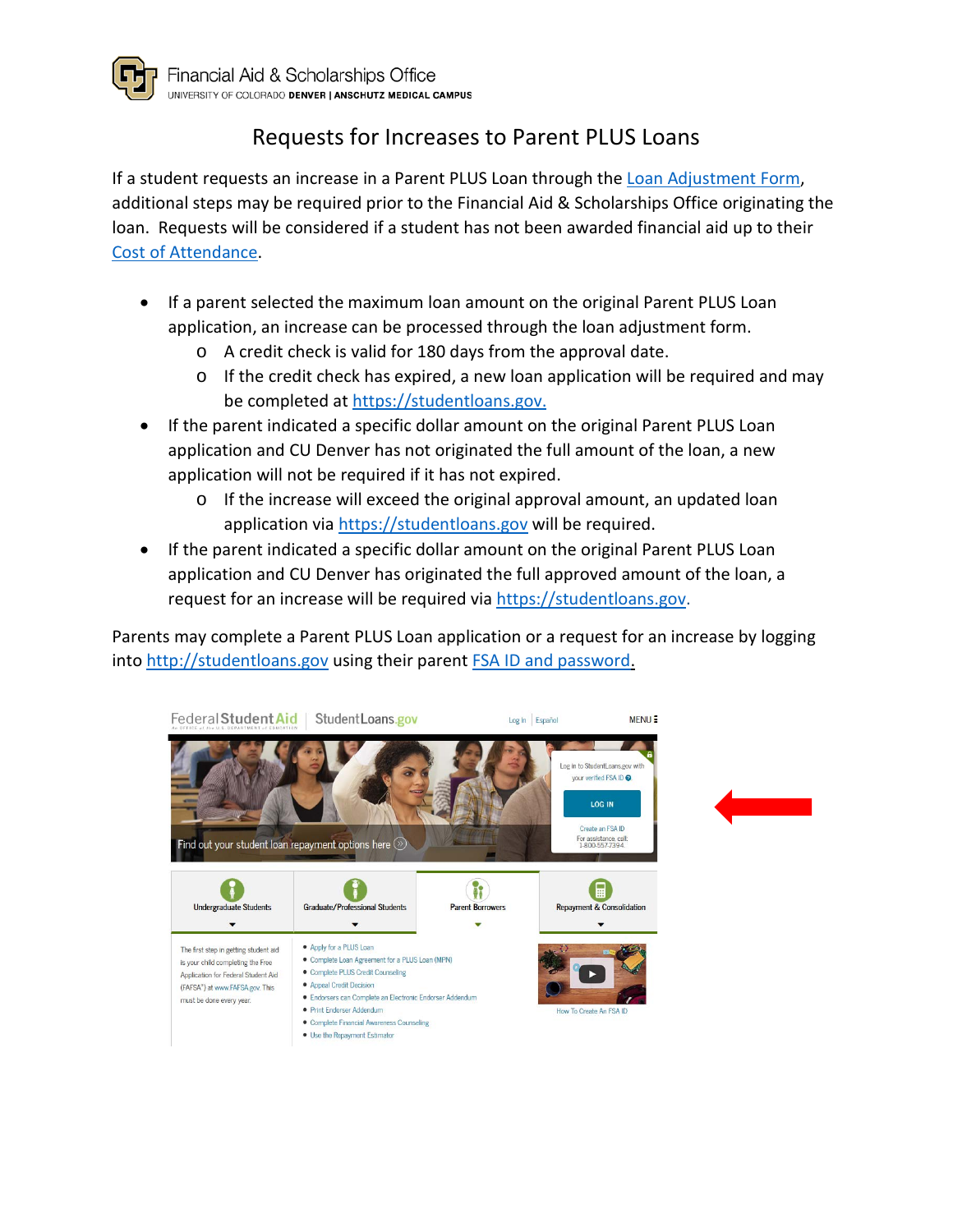Once logged in, the parent will want to select "Apply for a Direct PLUS Loan".

| I want to:                                                            |       |
|-----------------------------------------------------------------------|-------|
| View My Documents                                                     |       |
| <b>Complete Loan Counseling (Entrance, Financial Awareness, Exit)</b> | $\gg$ |
| Complete Loan Agreement (Master Promissory Note)                      | $\gg$ |
| Apply for a Direct PLUS Loan                                          | $\gg$ |
| Appeal Credit Decision                                                | $\gg$ |
| Complete an Endorser Addendum                                         | $\gg$ |
| Complete PLUS Credit Counseling                                       | $\gg$ |
| <b>Apply for Loan Consolidation</b>                                   | $\gg$ |
| Ss. Apply for an Income Driven Repayment Plan                         | $\gg$ |
| <b>11 Co-sign a Spouse's Income Driven Repayment Plan Application</b> | $\gg$ |
| Complete TEACH Grant Counseling                                       |       |
| Complete TEACH Grant Agreement to Serve                               |       |

### Parents should select the "Direct PLUS Loan application for parents".

#### Select the type of Direct PLUS Loan Application you would like to complete

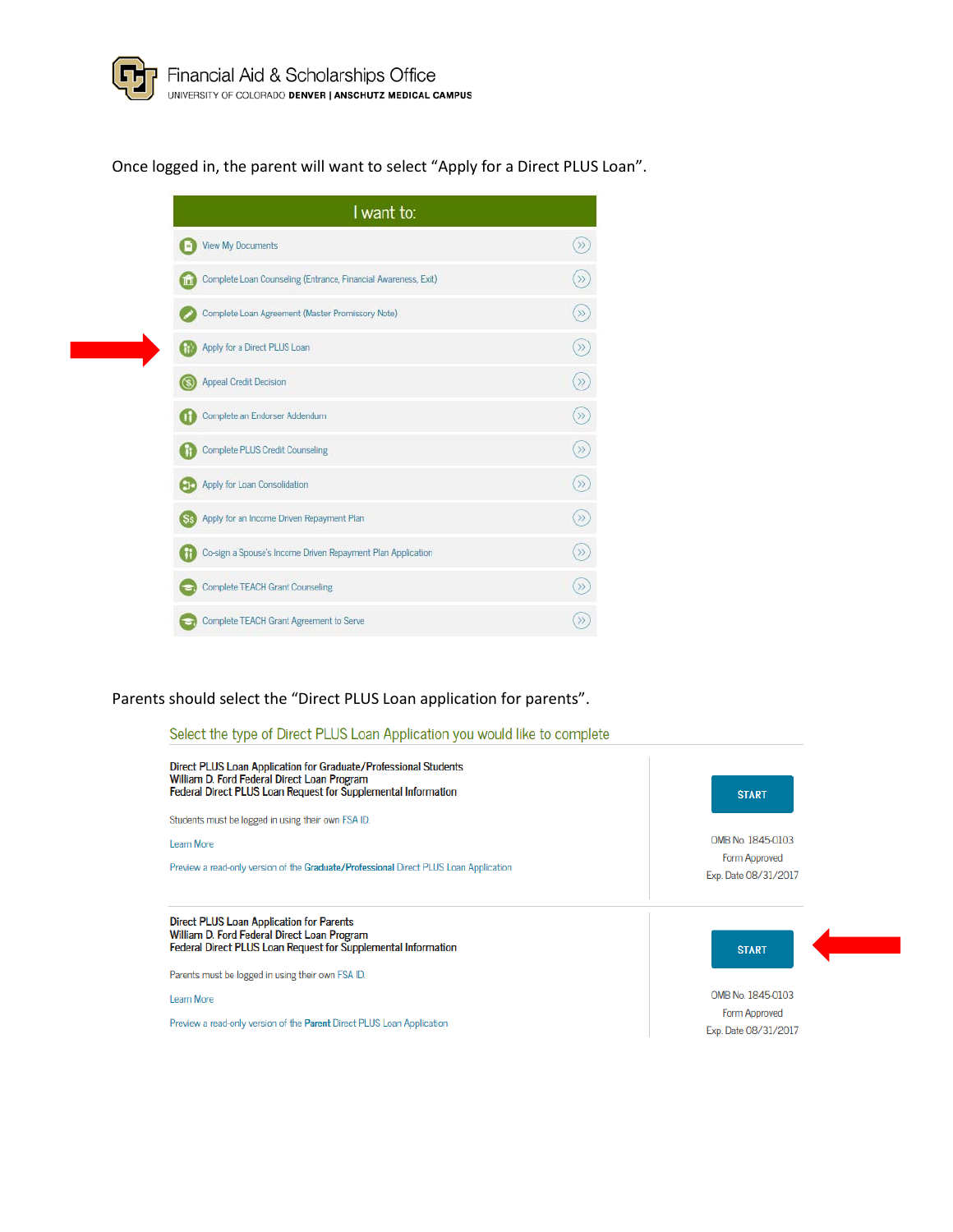

### Select the appropriate award year for the loan.

## Select an Award Year

| <b>Award Year.</b> |  |
|--------------------|--|
| $-$ Select $-$     |  |

Begin the Parent PLUS Loan application by selecting "Start". This application will be used to apply for an increase to a current loan or to apply for a new Parent PLUS Loan.

Direct PLUS Loan Application for Parents William D. Ford Federal Direct Loan Program Federal Direct PLUS Loan Request for Supplemental Information What is a Direct PLUS Loan Application for Parents? This is a request for supplemental information in connection with your application for a Federal Direct PLUS Loan (Direct PLUS Loan) through the William D. Ford Federal Direct Loan (Direct Loan) Program. Some schools may have a different process for obtaining the additional information needed to process your Direct PLUS Loan application. The information that you provide will be sent to the school that you select. The school you select will use the information collected to determine your eligibility for a Direct PLUS Loan and process your application. Before you can receive a Direct PLUS Loan, you must complete a Direct PLUS Loan Master Promissory Note (Direct PLUS Loan MPN), which explains all of the terms and conditions of Direct PLUS Loans and constitutes your legally binding agreement to repay all Direct PLUS Loans that you receive under the Direct PLUS Loan MPN. You will have an opportunity to complete the Direct PLUS Loan MPN after you complete the Direct PLUS Loan Request. The Direct PLUS Loan Application allows you to authorize the school to use your loan funds to satisfy other educationally related charges after tuition and fees, and room and board have been paid. You are not required to provide this authorization As a parent borrower, the Direct PLUS Loan Application also allows you to: · Designate whether the school pays any credit balance to the student or to you. • Request a deferment while the student is in school . Request an additional deferment for 6 months after the student ceases to be enrolled at least half time Who should complete this? Apply for a PLUS Loan • Eligible parents  $\Box$  of eligible dependent undergraduate students **START** How long will it take?  $\left(\begin{matrix} \cdot & \cdot & \cdot \\ \cdot & \cdot & \cdot \end{matrix}\right)$  The entire Direct PLUS Loan Application process must be completed in a Preview a read-only version of the Parent Direct PLUS Loan single session. It takes approximately 20 minutes to complete the Application application. OMB No. 1845-0103 What do I need? Form Approved • School Name Exp. Date 08/31/2017 ● Student Information  $\Box$ ● Personal Information ● Employer's Information

Questions regarding the Parent PLUS Loan application can be addressed by contacting Direct Loans Student Loan Support Center by phone 1-800-557-7394.

Return to the Direct PLUS Loan Application selection page